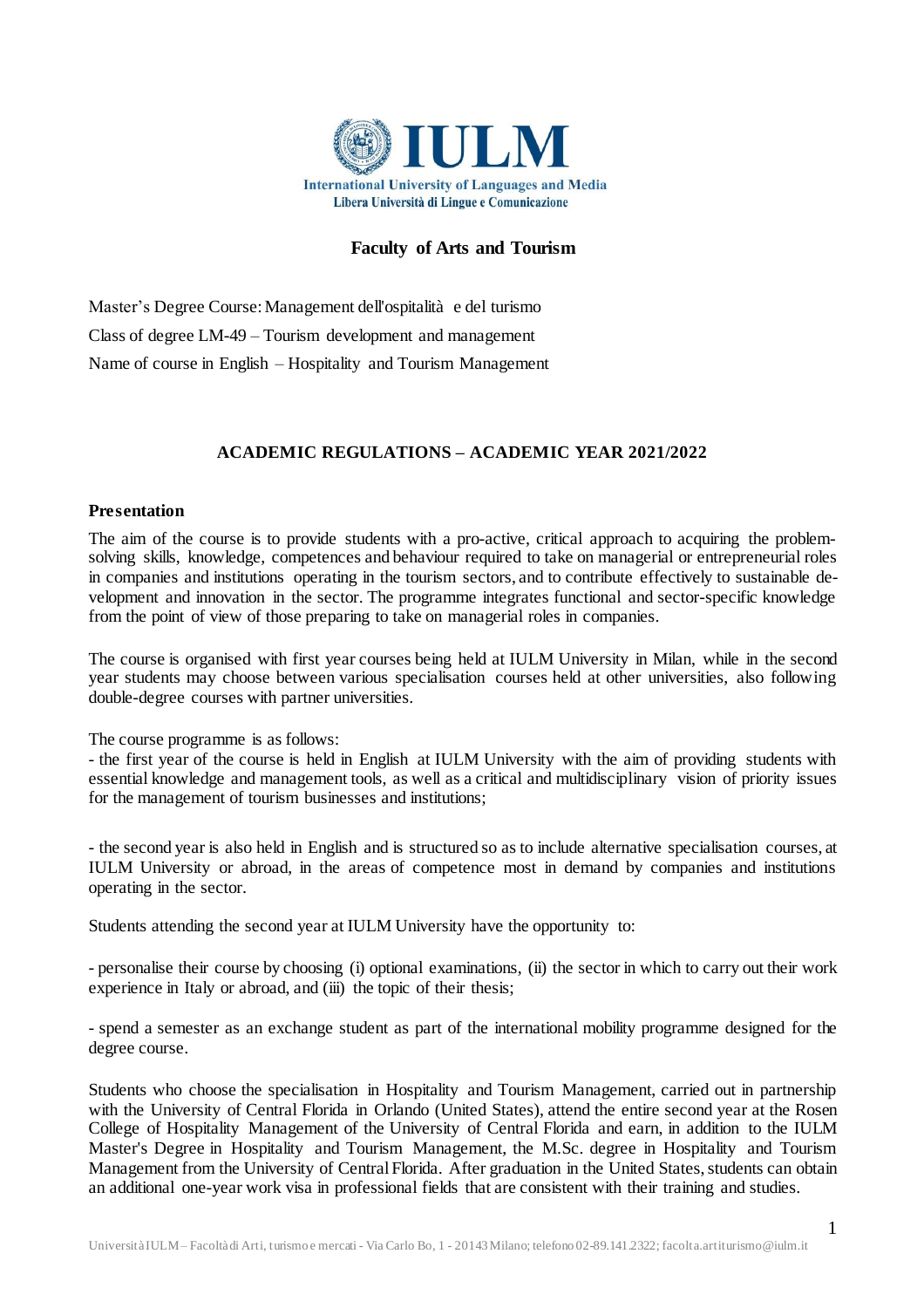A proactive and critical approach to learning, and the coherence of the contents with the rapid evolution of the sector, are enhanced by a mix of teaching methods weighted towards sessions dedicated to the discussion of case studies, simulations, exercises, often in groups, lectures by managers and professionals, workshops with experts, workshops organised with academies of leading companies in the sector, and in-company training days.

# **Specific learning objectives and description oflearning paths**

The Master's Degree Course in Hospitality and Tourism Management has been designed on the basis of the following learning objectives:

- to transferto students with different schooling and cultural backgrounds, the knowledge and skills that are sought after by companies and institutions operating in the tourism and hospitality sectors;
- to encourage critical, active and targeted learning to allow the application of the most advanced managerial models and tools to actual corporate and territorial contexts so as to be able to address specific management problems;
- to propose a general overview of the tourism system and its evolutionary trends, as well as an understanding of the interconnections between the tourism sector and some related production chains (agrifood, fashion & design, luxury, art and cultural heritage);
- enable participants to identify and tailor the most coherent specialisation path in line with their personal interests and aptitudes in the professional areas most sought after today by tourism companies to meet the challenges of post-Covid-19 innovation.

Also to encourage participants to specialise in three core tourism management sectors:

- The course in Hospitality and Tourism Management in the Rosen College of Hospitality Management of the University of Central Florida (Orlando) allows students to obtain a double degree, Italian (Master's Degree) and American (M.SC) and provides the opportunity to remain in the USA for a further year on work experience in the tourism sector.
- The course in Digital Technologies and Data for Tourism and Creative Industries aims to convey theoretical and methodological knowledge and application skills in order to: (i) exploit the potential of new digital technologies and big data for the personalisation of services and innovation regarding customer experience and (ii) optimise business decisions and performance through a strategic use of data. As part of this course, it will also be possible to obtain the Certification in Hotel Industry Analytics (CHIA).
- The course in Sustainable Destinations Management and Communication aims to convey theoretical and methodological knowledge and application skills for the valorisation of territories, innovation in the offerings and sustainable tourism management of destinations. Students will acquire theoretical models and methodologies for assessing the development potential of a territory and will acquire useful tools for structuring and managing the communication strategies of destinations and their supply systems, with particular attention to the issues of place branding, event marketing and territorial innovation.

The objectives of this Master's Degree Course will be attained through:

1. a mix of teaching methods including:

i. distance learning (for learning essential elements and creating a common conceptual background on which to construct more advanced content);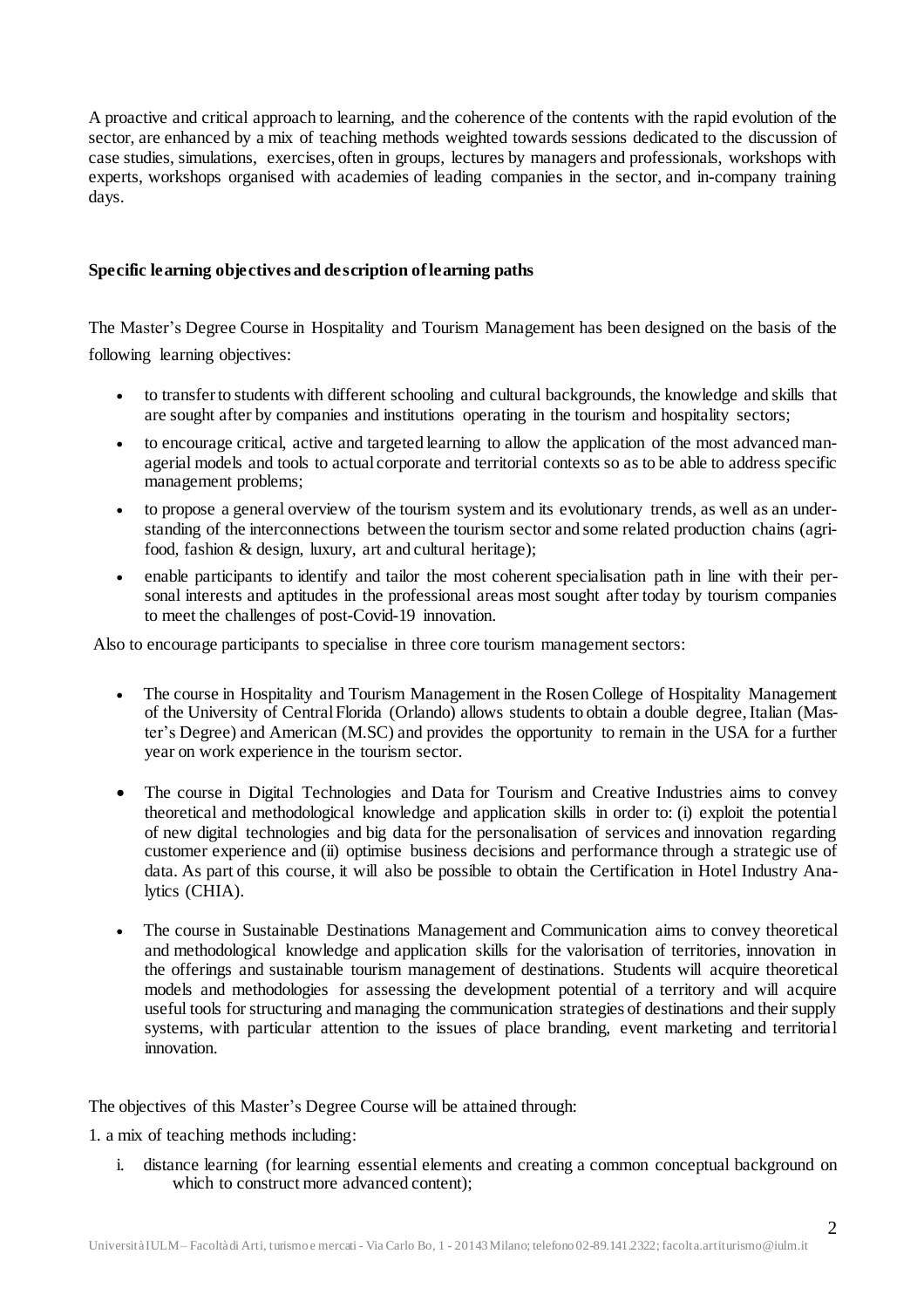- ii. classroom lectures with active participation based on the discussion of case studies, simulations, reallife accounts of the cases studied, and exercises;
- iii. teaching projects on corporate issues in cooperation with partner companies;
- iv. on-the-job training through workshops held either in companies or by professionals and managers operating in the sector, as an integral part of official teaching programmes.

2. the continuous transfer to the teaching programme of the findings of research activities developed in partnership with the University of Central Florida and the other partner universities for the degree course involved in the exchange and mobility programmes abroad carried out in the second year of the course;

3. a permanent dialogue with a network of partner businesses aimed at identifying the most important areas of innovation and knowledge for businesses in the various tourism sectors and territories, and at developing teaching resources consistent with new management needs.

The reserved quota available to students for personal study or other individual training activities is equal to 68% of the total hourly commitment, except in the case of training activities with a high experimental or practical content.

# **Expectedlearning outcomes as expressedusing Europeandescriptorsforqualifications (MinisterialDecree 16/03/2007, article 3, paragraph 7)**

## *Knowledge and understanding*

The course of study has been designed so that students may acquire specific knowledge and skills relating to the management of companies and institutions in the tourism sector with particular reference to the hospitality sector.

In particular, the course allows students to acquire: advanced knowledge and skills in applying models and tools for the analysis and management of organizational structures and operating systems of tourism companies, also in dynamic and complex contexts; an ability to critically analyze the structure and evolutionary dynamics of tourism markets and the marketing and positioning strategies of companies, with particular reference to the tourism sector and some related supply chains (agri-food, luxury, art and entertainment), also through the use of digital technologies and big data analysis tools.

Particular importance is placed on knowledge regarding the impact of specific strategic management choices on the competitive and financial performance of companies, as well as the conditions for starting new businesses in the tourism sector.

Finally, the knowledge and ability to use the most advanced models and tools of destination management and destination marketing will be further developed, with a particular focus on the ability to assess the potential to enhance historical and artistic heritage for tourism purposes.

The particular structure of the degree course allows students to acquire sound language and multi-cultural skills.

Students acquire the knowledge and skills described above through an active learning process that alternates traditional lectures with numerous sessions based on case discussions, simulations, exercises, and field projects, also in cooperation with companies and institutions operating in the sector, as well as participation in workshops and training days at partner companies of the degree course.

These sessions aim to foster critical learning and the ability to apply the tools and concepts learned during the lessons to specific business and industry contexts. The acquisition of the above-described skills and knowledge is verified i) through continuous assessment of class work and exercises proposed by teachers during the different courses, and ii) at the end of each course through the final exam. The assessment test can take the form of individual or group work, and is often the subject of presentations and discussions in the classroom, also with professionals present in the role of discussants.

The final exam, which may be written and/or oral, aims to assessthe acquisition of all the knowledge described in the course objectives, and the development of critical skills in applying the models and tools studied to concrete issues.

Adopting highly active teaching methods (based on a wide-ranging use of simulations, company case discussions, workshops, training days in the company, simulations of real company situations etc.) students will be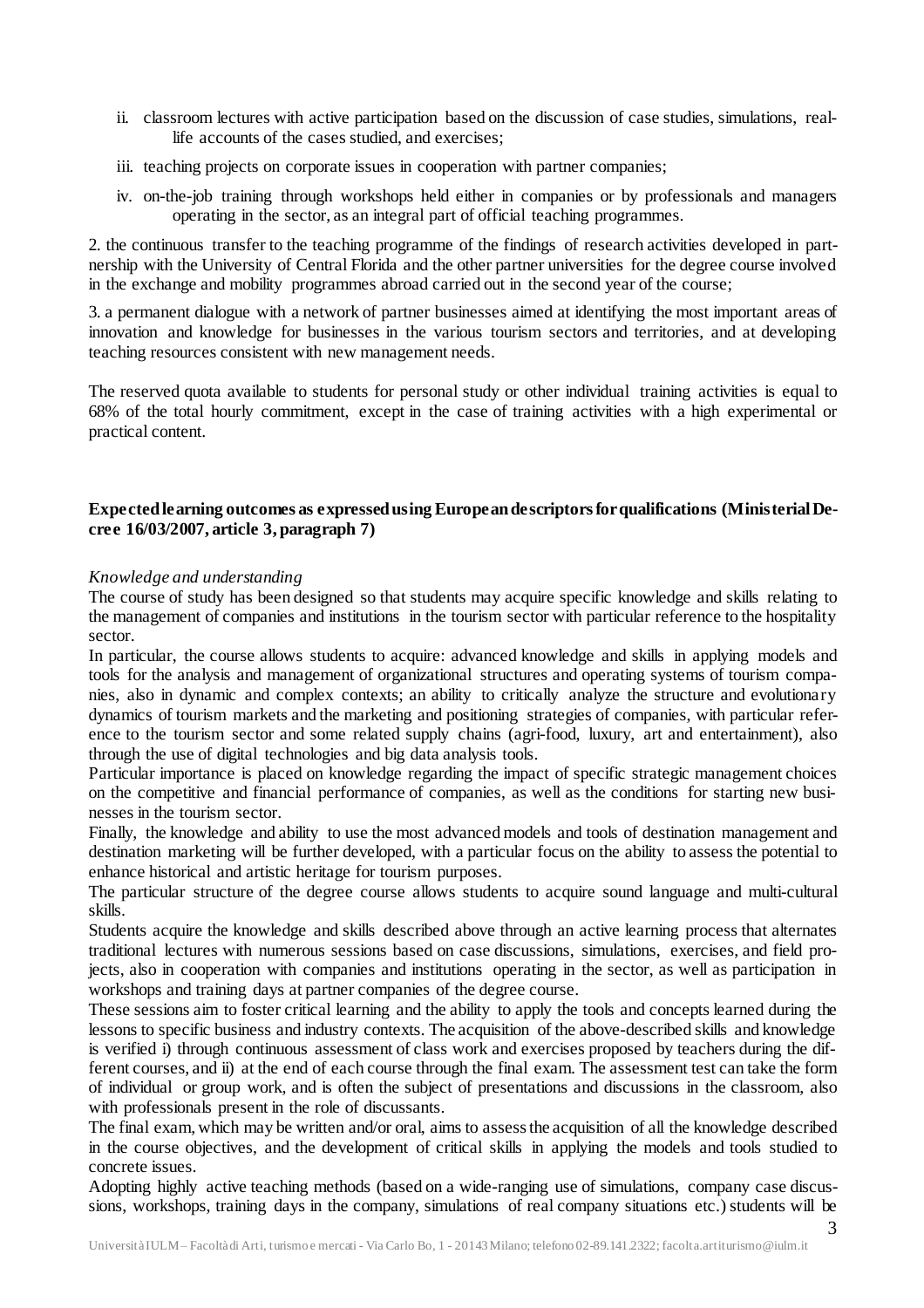able to acquire sound skills in critically applying the knowledge acquired to concrete management situations and specific contexts typical of the sector. In particular, students will be able to apply: market analysis tools for the formulation of marketing strategies; tools for the analysis of the impact of management decisions on economic and competitive outcomes; economic viability assessments for the start-up of new businesses both in existing and new companies operating in the tourism and hospitality sectors.

### *Applying knowledge and understanding*

Adopting highly active teaching methods (based on a wide-ranging use of simulations, company case discussions, workshops, training days in the company, simulations of real company situations etc.) students will be able to acquire sound skills in critically applying the knowledge acquired to concrete management situations and specific contexts typical of the sector. In particular, students will be able to apply: market analysis tools for the formulation of marketing strategies; tools for the analysis of the impact of management decisions on economic and competitive outcomes; data-driven economic viability assessments for the start-up of new businesses both in existing and new companies operating in the tourism and hospitality sectors.

Students will also be able to acquire the skills needed for developing innovation processes in territories aimed at: the design of new tourist products and services with a view to sustainability, the redesigning of the offer following crisis events, the construction of business networks aimed both at the management of specific territorial products and at the enhancement of cultural heritage.

The ability to critically apply the knowledge and tools acquired in the course is verified i) through continuous assessment of class work and exercises proposed by teachers during the different courses, and ii) at the end of each course through the final exam. The assessment testing can take the form of individual or group work, and is often the subject of presentations and discussions in the classroom, also with professionals present in the role of discussants. The final exam, which may be written and/or oral, aims to assess the development of critical skills in applying the models and tools studied to concrete issues.

### *Making judgements*

The course leads students to develop critical skills for the application of the conceptual and practical tools proposed by the teachers to concrete business situations and specific management choices related to the areas of marketing, human resources management, strategy and finance. The ability to make independent judgement is developed both individually and within peer groups, as well as with the help of teachers, managers and professionals who are actively involved in teaching activities. These activities contribute to the development of the students' soft skills.

Most of the courses comprising the Master's degree in Hospitality and Tourism Management require the active participation of the students, both during the workshops, which are essentially practical by their very nature, and during traditional lessons. The teachers' aim is to allow students to perceive the extreme complexity of the relevant situations, and to get them used to the need to formulate assessments in conditions of uncertainty, also highlighting the ethical and social implications of management activities. For this reason students, individually or in groups, are expected to carry out exercises, role plays, discussions of business cases oriented towards problem solving and the proposal of original solutions.

### *Communication skills*

The extensive use of workshops, simulations, case discussions and field projects creates numerous opportunities for students to develop communication skills. In particular, each of the courses in the study plan includes compulsory exercises,simulations and projects with final presentations that stimulate the ability to communicate clearly and succinctly the results obtained and the related evaluations, evento non-specialist interlocutors. These projects can be carried out individually and/or in groups, and conclude with the presentation of written papers, either as written texts or as slide presentations, which often have to be illustrated in plenary sessions during discussions in the presence of managers and professionals. Assessment will be made on the effectiveness of the skills shown regarding communication in public. In addition, the course of studies includes sessions specifically dedicated to the development of effective communication strategies in different business contexts.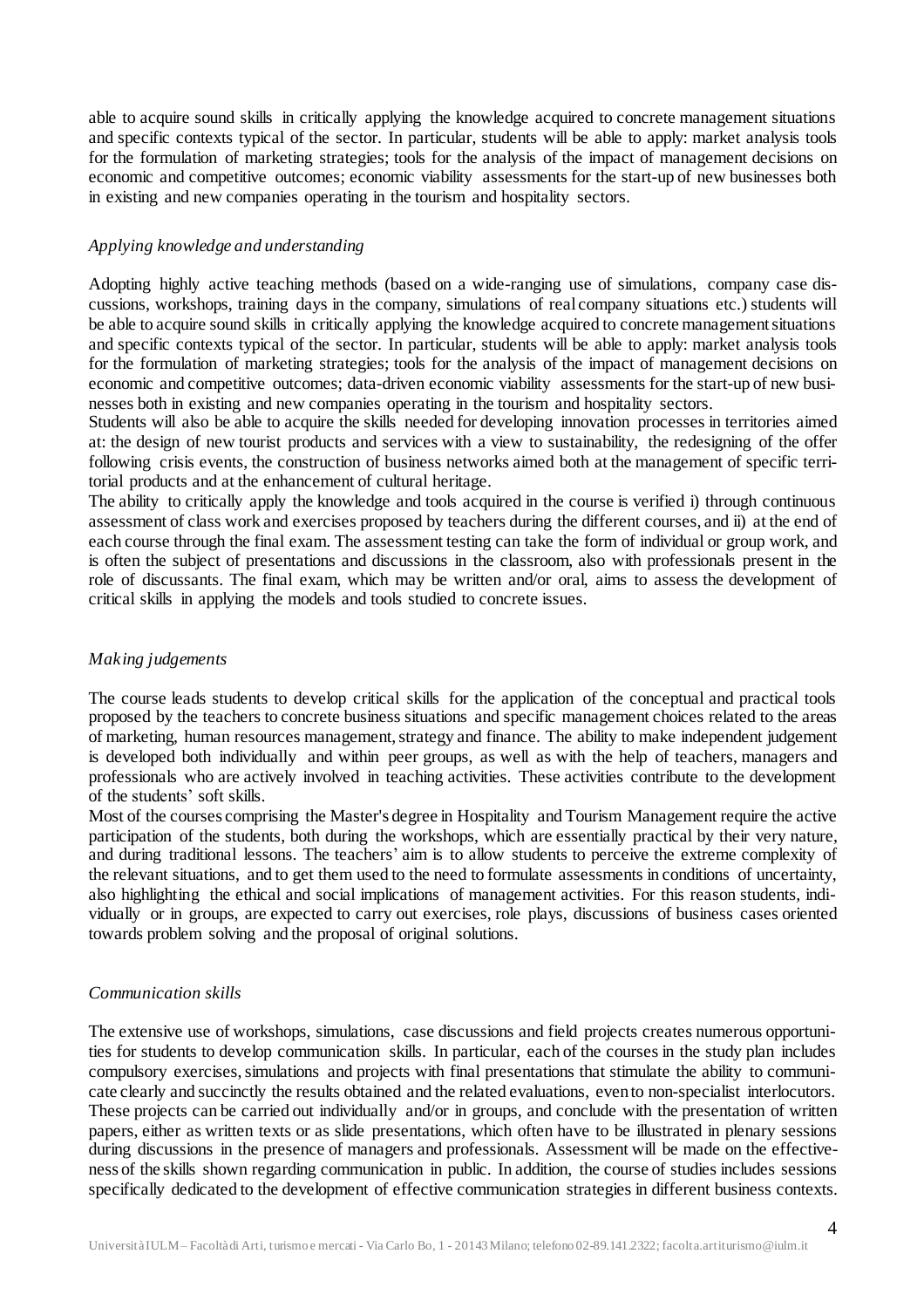## *Learning skills*

The development of learning skills, aided by the above-mentioned exercises and participation in workshops, is completed by a professional workshop and the writing of the degree thesis. During the workshop, students are askedto critically apply the tools acquired in the classroom to a specific professional context and to actively contribute to the achievement of company goals related to the internship project. The thesis requires an ability to formulate original and relevant research questions, methodological precision in the development of the analyses, and the ability to present the results to the relevant professional and scientific communities.

### **Employment and professional opportunities for graduates**

The degree course in Hospitality and Tourism Management prepares students to take on roles of responsibility in the areas of marketing and sales, revenue management, digital marketing and e-commerce, guest relations for companies in the tourism and servicessector(hospitality, online travel, tour operating and traditional tourist distribution, MICE, transport, cruises, luxury retail), or in the marketing and promotion of tourist resorts.

In particular, the degree course in Hospitality and Tourism Management prepares students for the following roles: Marketing & communication specialist manager - Business development manager - Hotel manager - Revenue manager - CRM manager - Digital marketing manager - Social media manager - Sales manager - Country manager - International sales manager - Sales and marketing manager - E-distribution and e-commerce manager - Tourism product programming manager for local authorities and destinations - Product/destination managerfor tour operators -Editorial manager for specialized press-PRand corporate communication manager for tourism companies and institutions - Destination manager - Territorial marketing projects manager for communication and promotion of tourist destinations - Event manager - Convention bureau manager - Meeting and congress manager.

## **Regulations for admission**

# **Regulations for Admission Academic Year 2021/2022**

From **28 November 2020** the following categories of applicants may apply through the [online services:](https://servizionline.iulm.it/Home.do)

- *internal graduates and undergraduates*:graduates or students enrolled for the academic year 2020/21 who expect to graduate before the autumn session for the academic year 2020/21 (i.e. before 31 December 2021) in the following degree courses:
	- *Tourism: culture and development of territories*
	- *Tourism, events and territories*
	- *Tourism, culture and territory*
	- *Tourism, management and territory*
- *graduates and undergraduates from other IULM University courses*: graduates from IULM University in courses other than those listed above or enrolled at IULM in courses other than those listed above for the academic year 2020/21 who expect to graduate before the autumn session for the academic year (i.e. before 31 December 2021);
- *external graduates and undergraduates*: graduates from other universities or enrolled at other universities for the academic year 2020/21 who expect to graduate before the autumn session for the academic year 2020/21 (i.e. before 31 December 2021);
- *foreign graduates*:Italian or foreign citizens (EU and/or non-EU) in possession of a foreign admission qualification obtained in Italy or abroad. Student records will be assessed on an individual basis for students expecting to graduate before 31 December 2021.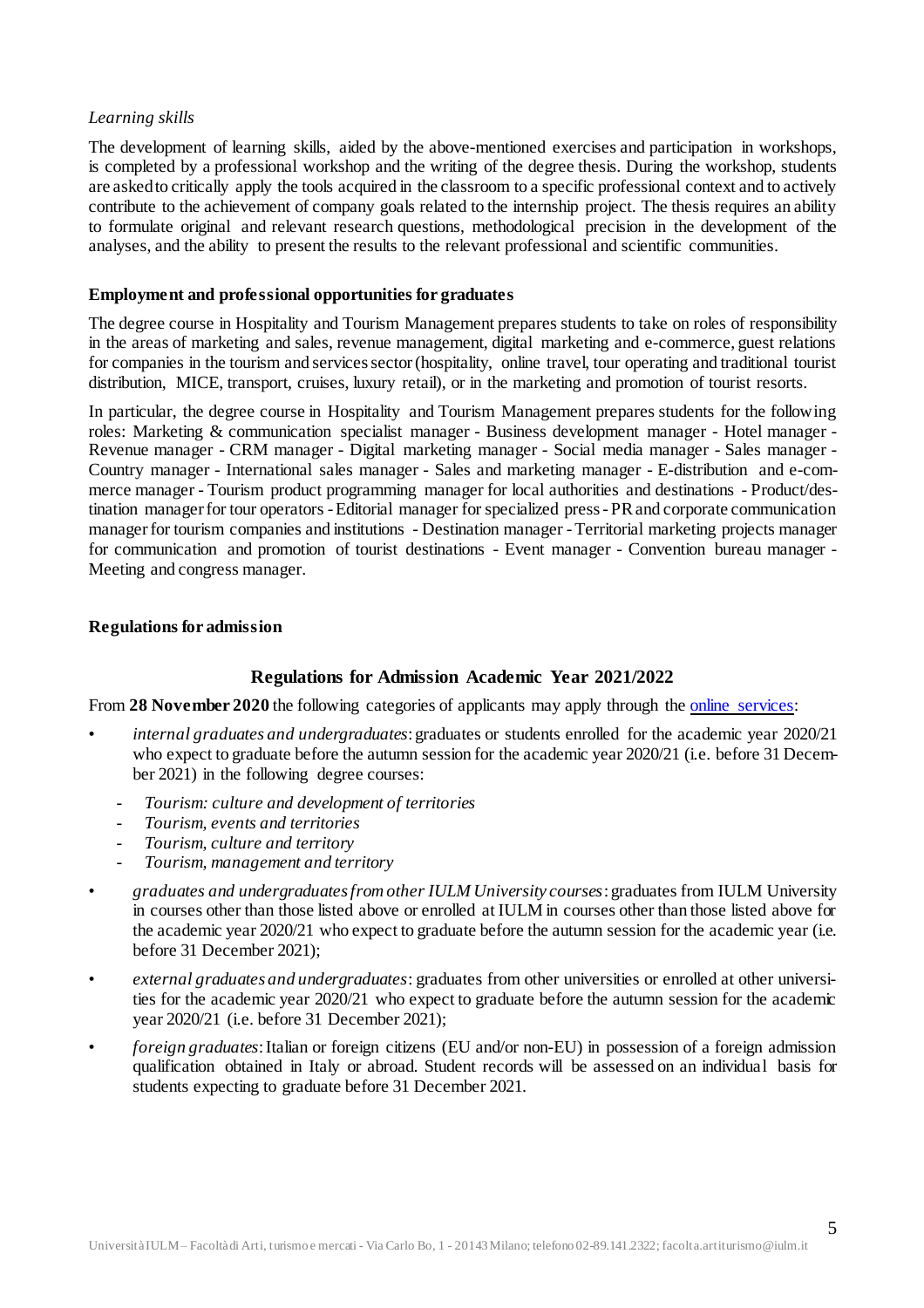## **Curricular requirements for admission**

The Students Office will verify that graduates or undergraduates meet at least one of the following curricular requirements:

- 1) avere conseguito o stare per conseguire il **titolo di laurea triennale** in una delle seguenti **Classi di laurea (o equipollenti)** o titolo straniero equivalente:
	- L-1 Beni culturali (Cultural heritage)
	- L-5 Filosofia (Philosophy)<br>- L-6 Geografia (Geography)
	- L-6 Geografia (Geography)
	- L-8 Ingegneria dell'informazione (Information engineering)
	- L-10 Lettere (Arts)
	- L-11 Lingue e culture moderne (Modern languages and cultures)
	- L-12 Mediazione linguistica (Language mediation)
	- L-15 Scienze del turismo (Tourism)
	- L-16 Scienze dell'amministrazione e dell'organizzazione (Administration and organisation)
	- L-18 Scienze dell'economia e della gestione aziendale (Economics and corporate management)
	- L-19 Scienze dell'educazione e della formazione (Education and training)
	- L-20 Scienze della comunicazione (Communication)
	- L-21 Scienze della pianificazione territoriale, urbanistica, paesaggistica e ambientale (Territorial, urban, landscape and environmental planning)
	- L-31 Scienze e tecnologie informatiche (IT technologies)
	- L-33 Scienze economiche (Economics)
	- L-37 Scienze sociali per la cooperazione, lo sviluppo e la pace (Social sciences for cooperation, development and peace)
	- L-41 Statistica (Statistics)
	- L-42 Storia (History)
- 2) for students who have graduated or are about to graduate in **subject classes other than those listed in Point 1**, to have acquired or be about to acquire at least **60 CFU credits in one or more ofthe following scientific-disciplinary sectors** (as part of a bachelor's degree, or by passing single university courses, or by obtaining a university master's degree):
	- IUS/07, IUS/09
	- $L-LIN/12$
	- SECS-P/01, SECS P/02, SECS-P/03, SECS-P/05, SECS-P/06, SECS-P/07, SECS-P/08, SECS-P/09, SECS-P/10, SECS-P/11, SECS-P/13
	- SPS/01, SPS/04, SPS/07, SPS/08, SPS/09, SPS/11, SPS/12
	- SECS-S/01, SECS-S/02, SECS-S/03, SECS-S/04, SECS-S/05, SECS-S/06
	- MAT/05, MAT/06, MAT/08, MAT/09
	- M-PSI/01, M-PSI/05, M-PSI/06
	- INF/01

## Applications will not be accepted from graduates from **AFAM Institutes** (**Istituzioni di Alta Formazione Artistica, Musicale e Coreutica).**

Applications from students or graduates of **SSML Institutes** (**Scuole Superiori per Mediatori Linguistici)** will be assessed on an individual basis considering the applicants' study plans and in accordance with the provisions of the relevant rules and regulations. Before completing the application for admission online, SSML applicants must senda detailed examcertificate by email to: segreteria.magistrali@iulm.it. Only after approval by the Coordinator for Master's Degree Courses will applicants be able to apply for admission online.

**Candidates who are not native speakers of Italian** are required to have their level of knowledge of the Italian language verified; for those whose level is lower than level B2, an Italian language course will be included in their study plan until they have acquired the necessary skills to use it effectively, by the end of the course.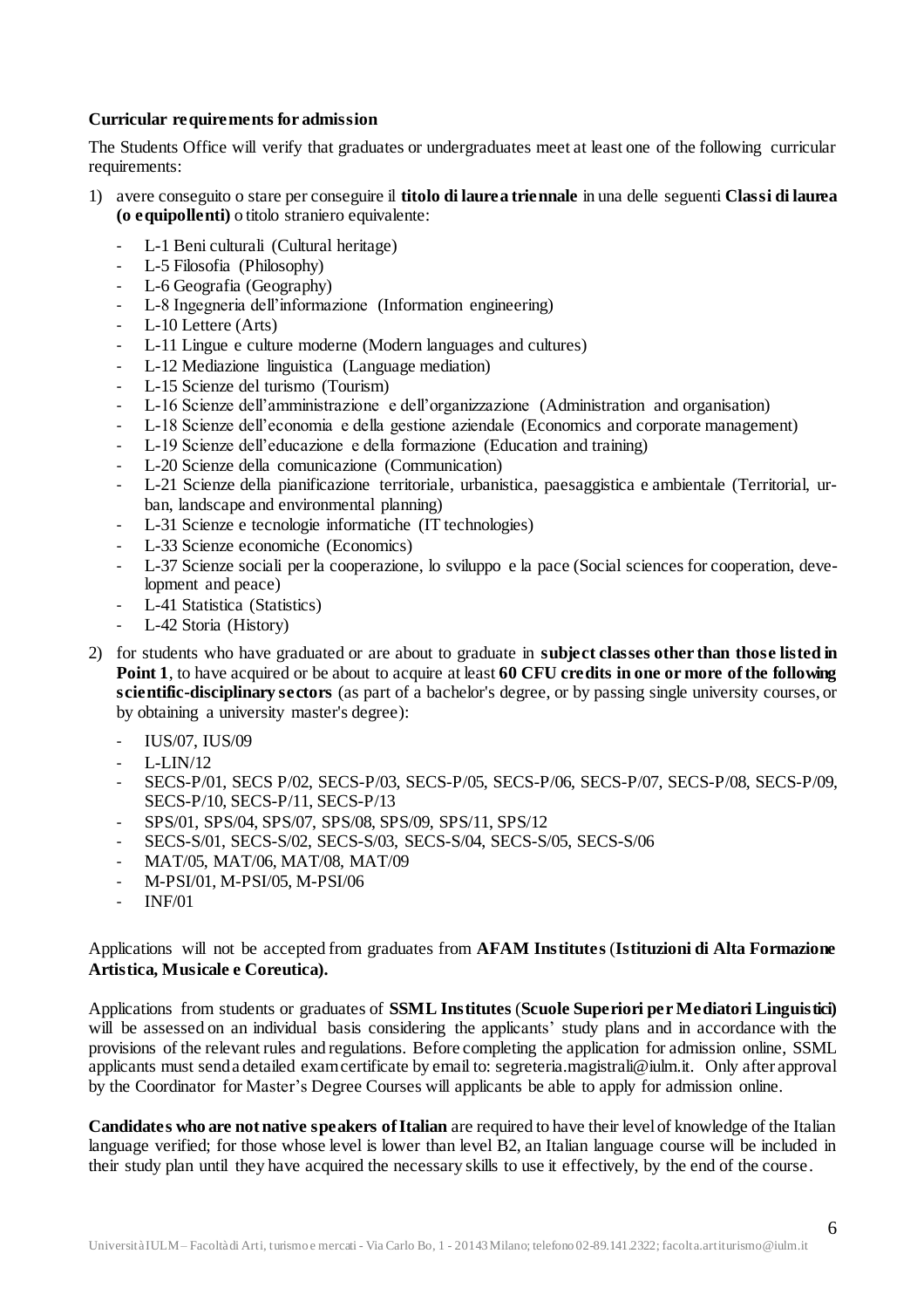# **a) Supplementary requirements for admission in the second year ofthe course to the** *University of Central Florida – Rosen College of Hospitality Management (UCF)* **- Course in** *Hospitality and Tourism Management at the University of Central Florida – Rosen College of Hospitality Management (UCF)*

[http://www.admissions.graduate.ucf.edu/International\\_Applicants/Admission\\_Requirements/](http://www.admissions.graduate.ucf.edu/International_Applicants/Admission_Requirements/)

#### [http://www.intl.ucf.edu.](http://www.intl.ucf.edu/)

- TOEFL certification with a minimum score of 220 (computer-based) or 80 (internet-based), or IELTS certification with a minimum score of 6.5, obtained less than two years ago, or, if still to be taken, to be obtained preferably prior to enrolment in the first year and in any case no later than 31 October 2021;
- an average degree mark of at least 3.0 out of 4.0 on the GPA scale (which generally corresponds to an average mark of at least 27/30 on a first-cycle degree course when taking final examinations). The GPA certification must be obtained from the following body: [WORLD EDUCATION SERVICES](https://www.wes.org/)(WES). The GPA certification must be presented on matriculation. The Students Office reserves the right to evaluate the admission of students with the certification process still in progress on an individual basis;
- first-year exams in the Master's Degree Course *Managing hospitality and guestservices organizations, Strategic marketing in Hospitality and Tourism, Critical Issues in Hospitality & Tourism Human Resources* passedwith a mark of at least 26/30 (the equivalent of a grade B in accordance with an Agreement with UCF).

## **Admission test sessions and deadlines for applications for admission**

- 1st session: **written test 1 March 2021 at 14.30 – oral test 5 March 2021 at 14.30**
- 2nd session: **written test 26 April 2021 at 14.30 – oral test 3 May 2021 at 14.30**
- 3rd session: **written test 14 June 2021 at 14.30 – oral test 18 June 2021 at 14.30** (only if places still available or only for non-EU students)

In case of further availability of places an extraordinary session may be held in the first ten days of September.

# **The application must be submitted by**

- 1st session: 15 February 2021
- 2nd session: 12 April 2021
- 3rd session: 1 June 2021

### **Applications for admission received after the dates listed above may be taken into consideration only for the tests ofthe following session (subject to verification ofthe availability of places).**

Students who fail to pass the test in one session may apply for a subsequent session – without having to pay a further test enrolment fee - by making a specific request to the Students Office, and subject to approval by the Examination Selection Board and to verification of the availability of places.

The dates and procedures for the tests, whether carried out remotely or in person, will be communicated to the candidates in advance, taking into account any developments in the current health emergency situation. The dates of the tests already scheduled may be subject to changes, which will be communicated to candidates in advance.

### **Confirmation of enrolment**

# **Matriculation will be confirmed upon payment ofthe first instalment.**

Students admitted in the first session must complete matriculation by **31 March 2021**.

Students admitted in the second session must complete matriculation by **15 May 2021**.

Students admitted in the third session must complete matriculation by **30 June 2021**.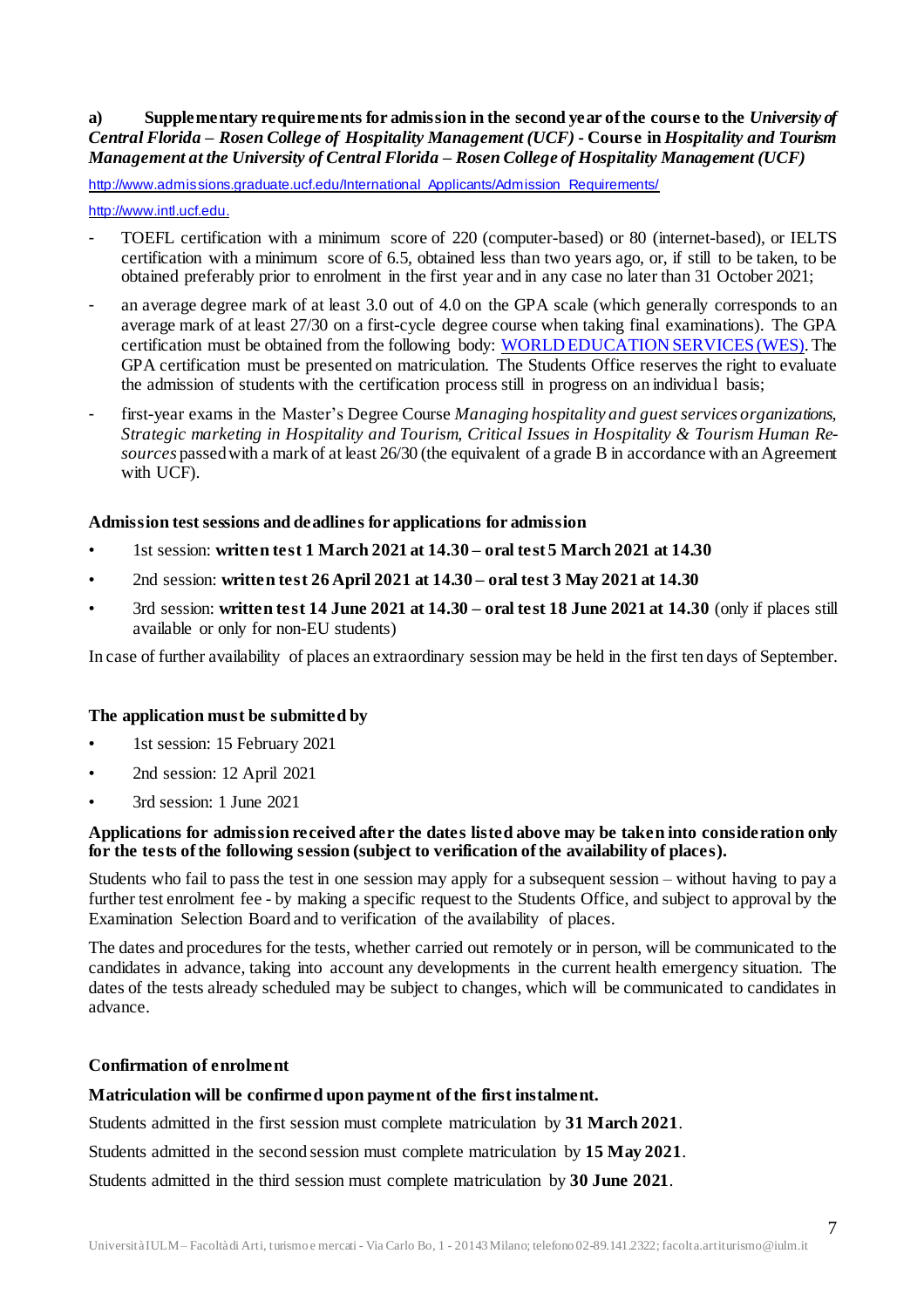For internal students enrolled in the third year of their degree course in the academic year 2020/21, applicants for the first session for matriculation in the Master's Degree Courses for the academic year 2021/22, the deadline for payment of the third instalment for the academic year 2020/21 is deferred to 20 April 2021 (instead of 31 March).

For students not yet in possession of a degree certificate, matriculation is to be considered "conditional" on obtaining the degree. Students with a conditional offer are obliged to communicate the result and grade of the degree obtained as soon as they are announced, and in any case no later than 31 December 2021.

Students unable to complete enrolment owing to failure to obtain a degree qualification before 31 December 2021 will have their enrolment officially annulled. **Under no circumstances will the first instalment be refunded.**

## **Test procedures**

*Internal graduates and undergraduatesin Tourism*: applicants must demonstrate knowledge of English no lower than level B2 by taking the Oxford University Press test:

<https://www.oxfordenglishtesting.com/DefaultMR.aspx?id=3034&menuId=1>

The test will be held during the week before the written test. The result of the test will be given immediately.

Applicants with international certification of language competence at level B2, obtained within the last two years, will be exempt from the Oxford University Press test.

*Graduates and undergraduates from other IULM courses and other Universities:* applicants must take an admissions test in English:

English level assessment (at least level B2) using the Oxford University Press test:

<https://www.oxfordenglishtesting.com/DefaultMR.aspx?id=3034&menuId=1>

The test will be held during the week before the written test. The result of the test will be given immediately.

Applicants with international certification of language competence at level B2, obtained within the last two years, will be exempt from the Oxford University Press test.

Applicants, both internal and external, who pass the English level test will be admitted to the following tests:

- written test in English comprising open-ended and closed-ended questions, aimed at assessing logical, critical and verbal reasoning skills, as well as testing basic knowledge regarding the disciplinary field of the degree course;
- oral test to assess motivation and aptitude.

### *Foreign graduates*:

Applicants must take a remote admissions test, on dates agreed upon with the Students Office.

The test comprises:

 verification of English language competence at no lower than level B2 by taking the Oxford University Press test:

<https://www.oxfordenglishtesting.com/DefaultMR.aspx?id=3034&menuId=1>

The test will be held on the scheduled dates. The result of the test will be given immediately

A knowledge of at least level B2 of the Italian language is also required. Applicants may submit **international B2-level certification** or, alternatively, if they declare themselves not to be beginners, take a B2-level Italian language proficiency test. For those whose level is lower than level B2 and for beginners, an Italian language course aimed at acquiring the necessary skills to use it effectively by the end of the course will be included in the study plan.

Applicants with international certification of language competence at level B2, obtained within the last two years, will be exempt from the Oxford University Press test.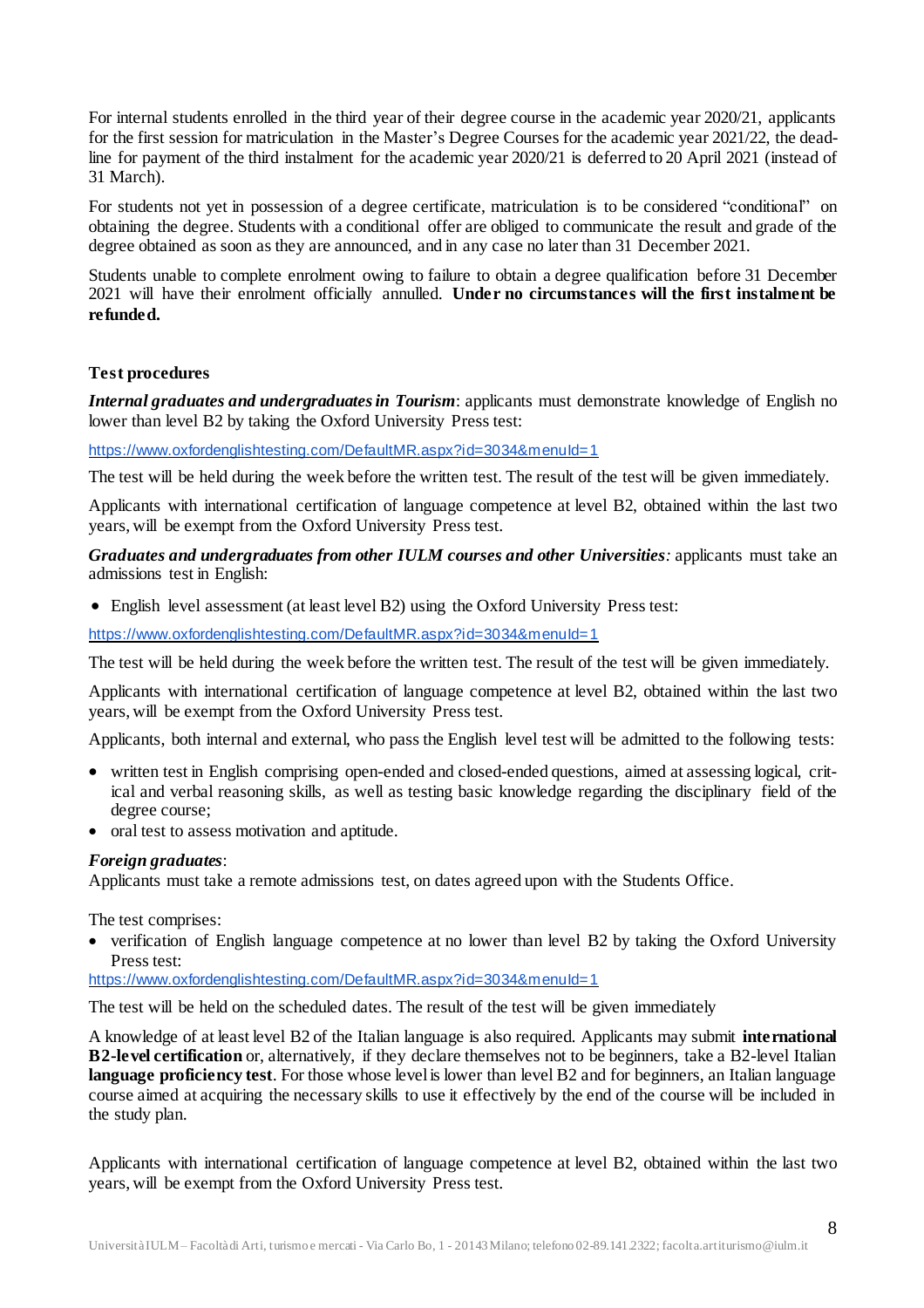assessment of skills and knowledge by uploading onto the platform provided by the University texts and videos related to the set questions.

Texts or online courses to be followed prior to starting lessons may be recommended upon matriculation.

If the number of eligible students exceeds the number programmed for the academic year 2020/2021, a meritbased ranking list may be drawn up on the basis of the outcome of the admissions test, or determined by the order of matriculation.

In addition to English, the Master's degree course will promote knowledge of a second foreign language. Candidates already in possession of international certification can therefore submit it at the time of the admission test by sending a copy to [segreteria.magistrali@iulm.it.](mailto:segreteria.magistrali@iulm.it) The possession or otherwise of such certification does not in any way constitute an element of assessment for the purposes of admission to the Master's degree course.

### **Applicants with disabilities and Specific Learning Disorders (DSA)**

In order to guarantee equal opportunities in carrying out the tests, applicants with disabilities in possession of a certificate of civil incapacity and/or recognition of the state of disability pursuant to Law 104/92, and applicants with Specific Learning Disorders (DSA), in possession of DSA certification pursuant to Law 170/2010 will be able to upload the documentation in PDF format during the online test enrolment procedures. The documentation must be currently valid and legally compliant.

Specific requests for dispensation and compensatory dispensation measures for the admissions test must be submitted at least 7 days in advance by sending an e-mail to the diversaMENTE service at: [diversa](mailto:diversamente@iulm.it)[mente@iulm.it](mailto:diversamente@iulm.it)

## **Link to publication of Regulations for Admission:**

[https://www.iulm.it/wps/wcm/connect/iulm/5b9039ff-82fa-4264-9d3b-6c3889423f11/Rego](https://www.iulm.it/wps/wcm/connect/iulm/5b9039ff-82fa-4264-9d3b-6c3889423f11/Regolamento+Ammissioni+LM+HTM+2021_22_def.pdf?MOD=AJPERES)[lamento+Ammissioni+LM+HTM+2021\\_22\\_def.pdf?MOD=AJPERES](https://www.iulm.it/wps/wcm/connect/iulm/5b9039ff-82fa-4264-9d3b-6c3889423f11/Regolamento+Ammissioni+LM+HTM+2021_22_def.pdf?MOD=AJPERES)

### **Organisation ofthe Degree Course**

The Study Plan for the Master's Degree Course in Hospitality and Tourism Management is divided into two years, during which students must acquire 120 CFU/ECTS credits, and comprises core training activities and workshops, optional training activities and a final examination.

The first year is carried out at IULM University in Milan; students may attend the second year either at IULM University in Milan, or at the University of Central Florida in Orlando (USA).

All courses are held in English.

The following table shows the Study Plan for the Master's Degree Course for the first year at IULM University, and the three alternative specialisations.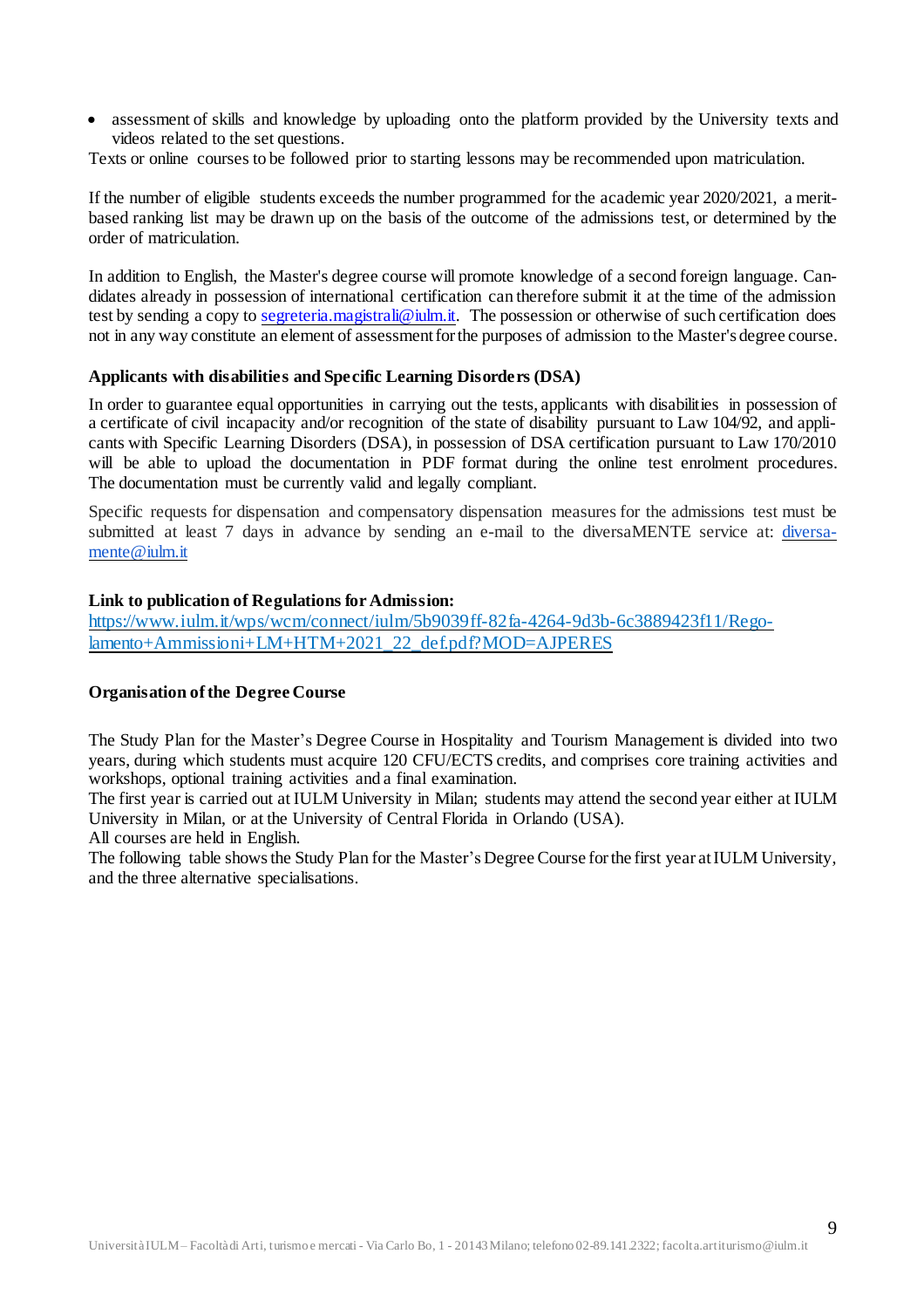# **STUDY PLAN FOR THE MASTER'S DEGREE COURSE IN HOSPITALITY AND TOURISM MANAGEMENT**

*(LM-49 Class of Master's degrees in PLANNING AND MANAGEMENT OF TOURISM SYSTEMS)*

| <b>IULM UNIVERSITY</b>                                                              |                                                               |                                 |                                                |                                                         |
|-------------------------------------------------------------------------------------|---------------------------------------------------------------|---------------------------------|------------------------------------------------|---------------------------------------------------------|
| <b>CORE COURSES</b>                                                                 | <b>SCIENTIFIC -DI-</b><br><b>SCIPLINARY</b><br><b>SECTORS</b> | <b>TYPE OF</b><br><b>COURSE</b> | <b>SUBJECT FIELD</b>                           | <b>CFU</b><br><b>ECTS</b><br><b>CRE-</b><br><b>DITS</b> |
| <b>Managing Hospitality</b><br>and Guest services<br>Organizations                  | <b>SECS-P/07</b>                                              | Core                            | Economics and management                       | 6                                                       |
| <b>Critical Issues in</b><br>Hospitality and<br><b>Tourism Human Re-</b><br>sources | <b>SECS-P/10</b>                                              | Core                            | Economics and management                       | 6                                                       |
| Accounting and Fi-<br>nancial Management                                            | <b>SECS-P/09</b>                                              | Elective                        | Elective and integrative disciplines           | 6                                                       |
| <b>Marketing Strategies</b><br>in Hospitality and<br><b>Tourism</b>                 |                                                               |                                 |                                                | 18                                                      |
| Strategic Marketing in<br>Hospitality and Tour-<br>ism                              | <b>SECS-P/08</b>                                              | Core                            | Economics and management                       | 6                                                       |
| Digital Marketing for<br>Hospitality and Tour-<br>ism                               | <b>SECS-P/08</b>                                              | Core                            | Economics and management                       | 6                                                       |
| Introduction to Data<br>Analysis for Marketing<br>Research                          | <b>SECS-S/03</b>                                              | Core                            | Law and social studies                         | 6                                                       |
| Cultural Heritage,<br><b>Arts and Tourism</b>                                       | <b>L-ART/06</b>                                               | Core                            | History, history of art and performing<br>arts | 9                                                       |
| Geography for Sus-<br>tainable Tourism De-<br>velopment                             | <b>M-GGR/01</b>                                               | Core                            | Territorial studies                            | 9                                                       |
| Communication<br><b>Skills for Business</b>                                         | $L-LIN/12$                                                    | Core                            | Foreign languages                              | 6                                                       |

#### **1st YEAR - 2021/2022**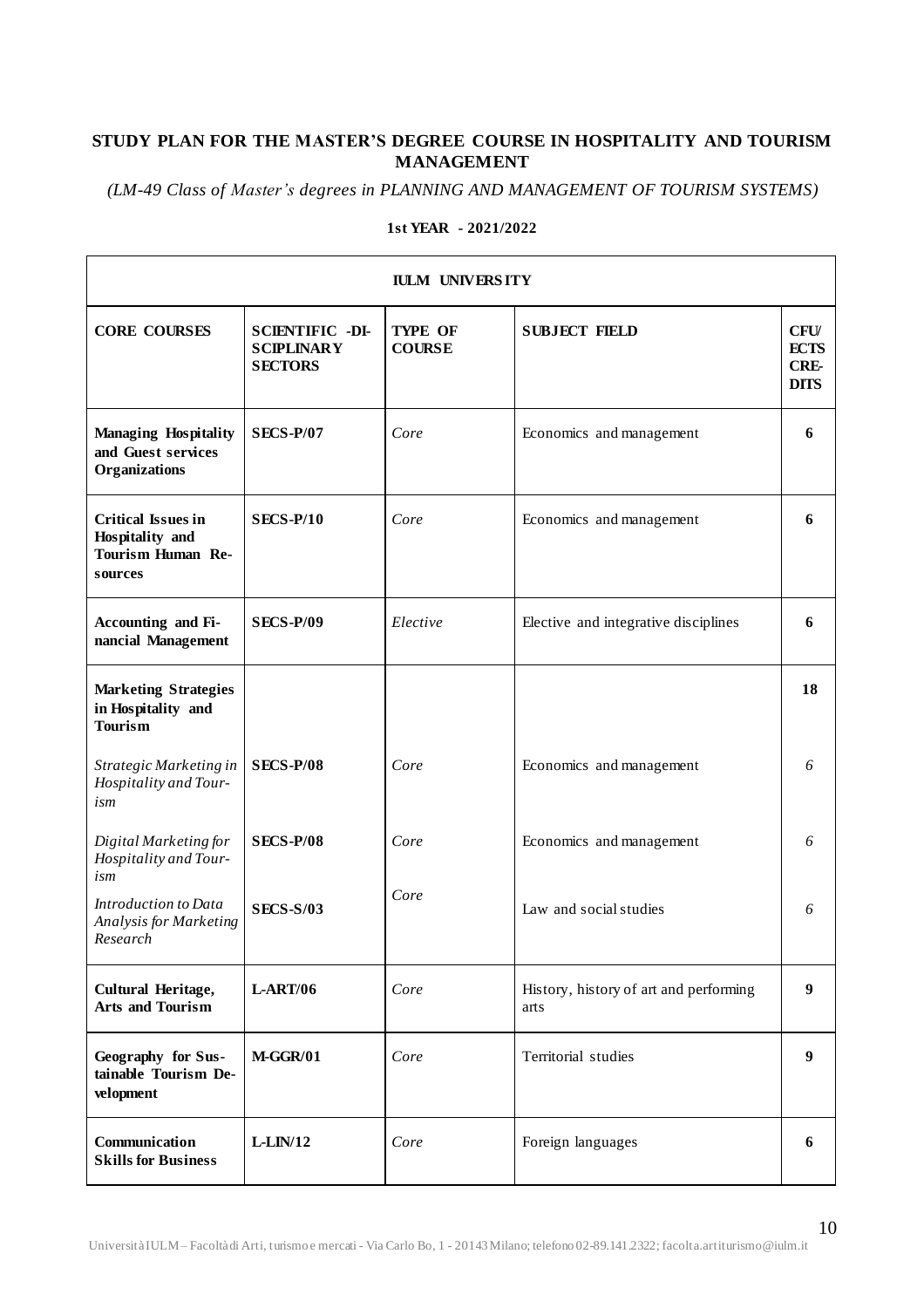#### **2nd YEAR - 2022/2023 – UNIVERSITY OF CENTRAL FLORIDA**

| <b>UNIVERSITY OF CENTRAL FLORIDA</b>                                            |                                                             |                                 |                                      |                                                         |
|---------------------------------------------------------------------------------|-------------------------------------------------------------|---------------------------------|--------------------------------------|---------------------------------------------------------|
| <b>CORE COURSES</b>                                                             | <b>SCIENTIFIC</b> –<br><b>DISCIPLINARY</b><br><b>SECTOR</b> | <b>TYPE OF</b><br><b>COURSE</b> | <b>SUBJECT FIELD</b>                 | <b>CFU</b><br><b>ECTS</b><br><b>CRE-</b><br><b>DITS</b> |
| Data Analysis in<br>Hospitality and<br><b>Tourism Research</b>                  | <b>SECS-S/03</b>                                            | Core                            | Law and social studies               | 9                                                       |
| Hospitality and<br><b>Tourism Strategic</b><br><b>Issues</b>                    | <b>SECS-P/07</b>                                            | Core                            | Economics and management             | 6                                                       |
| <b>Feasibility Studies</b><br>for the Hospital-<br>ity/Tourism Enter-<br>prises | <b>SECS-P/09</b>                                            | Elective                        | Elective and integrative disciplines | 12                                                      |
| Communication<br><b>Skills</b>                                                  | $L-LIN/12$                                                  | Core                            | Foreign languages                    | 9                                                       |

| <b>OPTIONAL COURSES</b> | <i>Other training ac</i> $\vert$ Student options<br>tivities |  |  |
|-------------------------|--------------------------------------------------------------|--|--|
|-------------------------|--------------------------------------------------------------|--|--|

| <b>Field Project / Internship</b>  | Other training $ac$ -<br>tivities | Other knowledge useful for entering the<br>world of work |  |
|------------------------------------|-----------------------------------|----------------------------------------------------------|--|
| <b>FINAL EXAM</b><br><i>Thesis</i> | Final exam                        | Final exam                                               |  |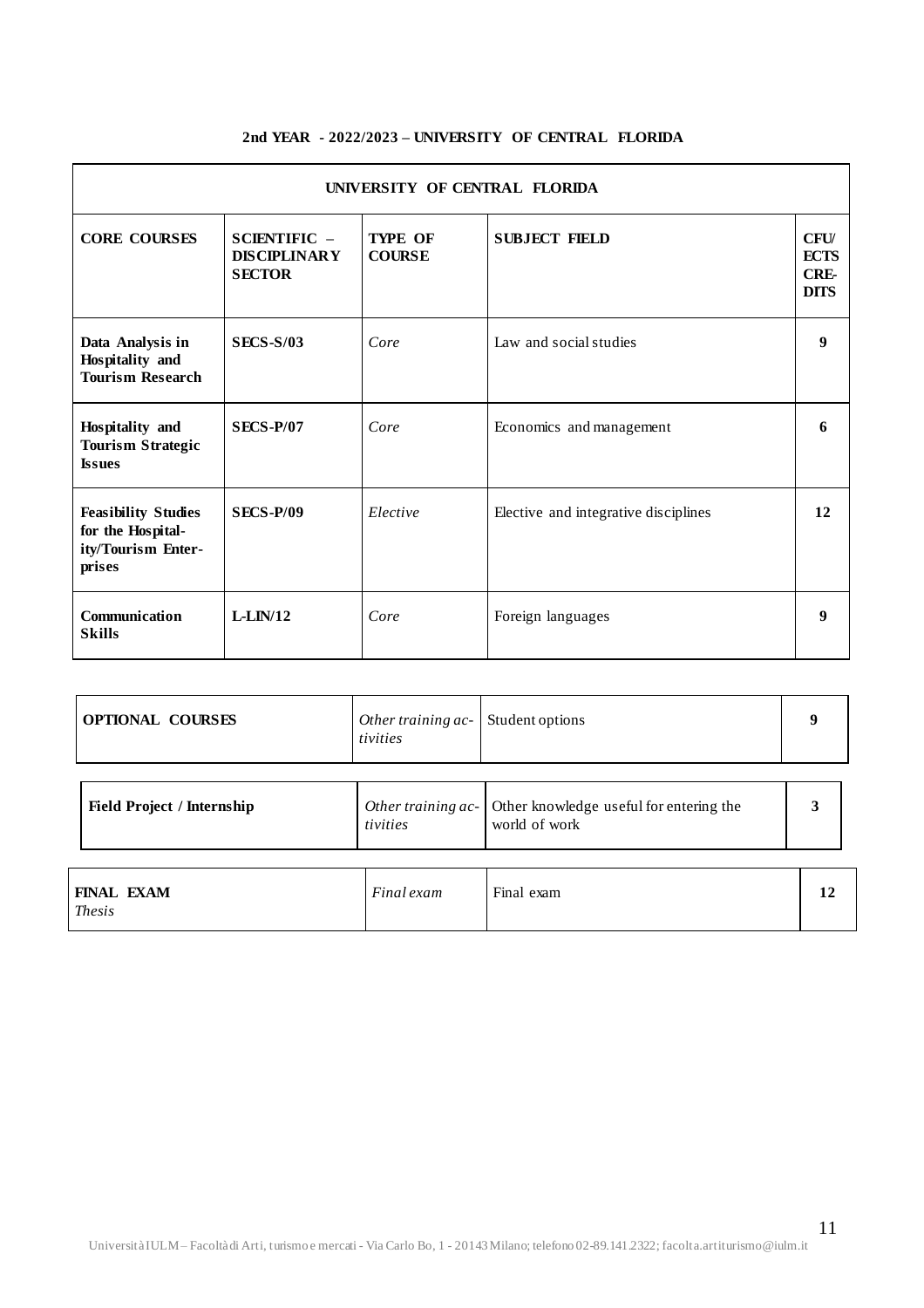### **2nd YEAR - 2022/2023 – IULM UNIVERS ITY**

| <b>IULM UNIVERSITY</b><br><b>GENERAL COURSES</b>         |                                                             |                                 |                          |                                                         |
|----------------------------------------------------------|-------------------------------------------------------------|---------------------------------|--------------------------|---------------------------------------------------------|
| <b>CORE COUR-</b><br><b>SES</b>                          | <b>SCIENTIFIC -</b><br><b>DISCIPLINARY</b><br><b>SECTOR</b> | <b>TYPE OF</b><br><b>COURSE</b> | <b>SUBJECT FIELD</b>     | <b>CFU</b><br><b>ECTS</b><br><b>CRE-</b><br><b>DITS</b> |
| E-tourism tech-<br>nology and digi-<br>tal marketing     |                                                             |                                 |                          | 12                                                      |
| E-tourism Tech-<br>nology, Methods<br>and Big Data       | <b>SECS-S/03</b>                                            | Core                            | Law and social studies   | 6                                                       |
| ICT and Digital<br>Marketing for the<br>Tourism Industry | <b>SECS-P/08</b>                                            | Core                            | Economics and management | 6                                                       |
| Communications<br><b>Skills for innova-</b><br>tion      | $L-LIN/12$                                                  | Core                            | Foreign languages        | 6                                                       |

| <b>IULM UNIVERSITY</b><br><b>COURSE:</b> Sustainable Destinations Management and Communication (IULM) |                                                             |                                 |                                      |                                                         |
|-------------------------------------------------------------------------------------------------------|-------------------------------------------------------------|---------------------------------|--------------------------------------|---------------------------------------------------------|
| <b>CORE COUR-</b><br><b>SES</b>                                                                       | <b>SCIENTIFIC -</b><br><b>DISCIPLINARY</b><br><b>SECTOR</b> | <b>TYPE OF</b><br><b>COURSE</b> | <b>SUBJECT FIELD</b>                 | <b>CFU</b><br><b>ECTS</b><br><b>CRE-</b><br><b>DITS</b> |
| <b>Strategy design</b><br>for sustainable<br>destinations                                             | <b>SECS-P/07</b>                                            | Core                            | Economics and management             | 6                                                       |
| Creativity and<br>Design of Tour-<br>ism Policies                                                     |                                                             |                                 |                                      | 12                                                      |
| New travel trends                                                                                     | M/DEA-01                                                    | Elective                        | Elective and integrative disciplines | 6                                                       |
| Geography of<br>tourism policies<br>and innovation                                                    | M/GGR-01                                                    | Core                            | Territorial studies                  | 6                                                       |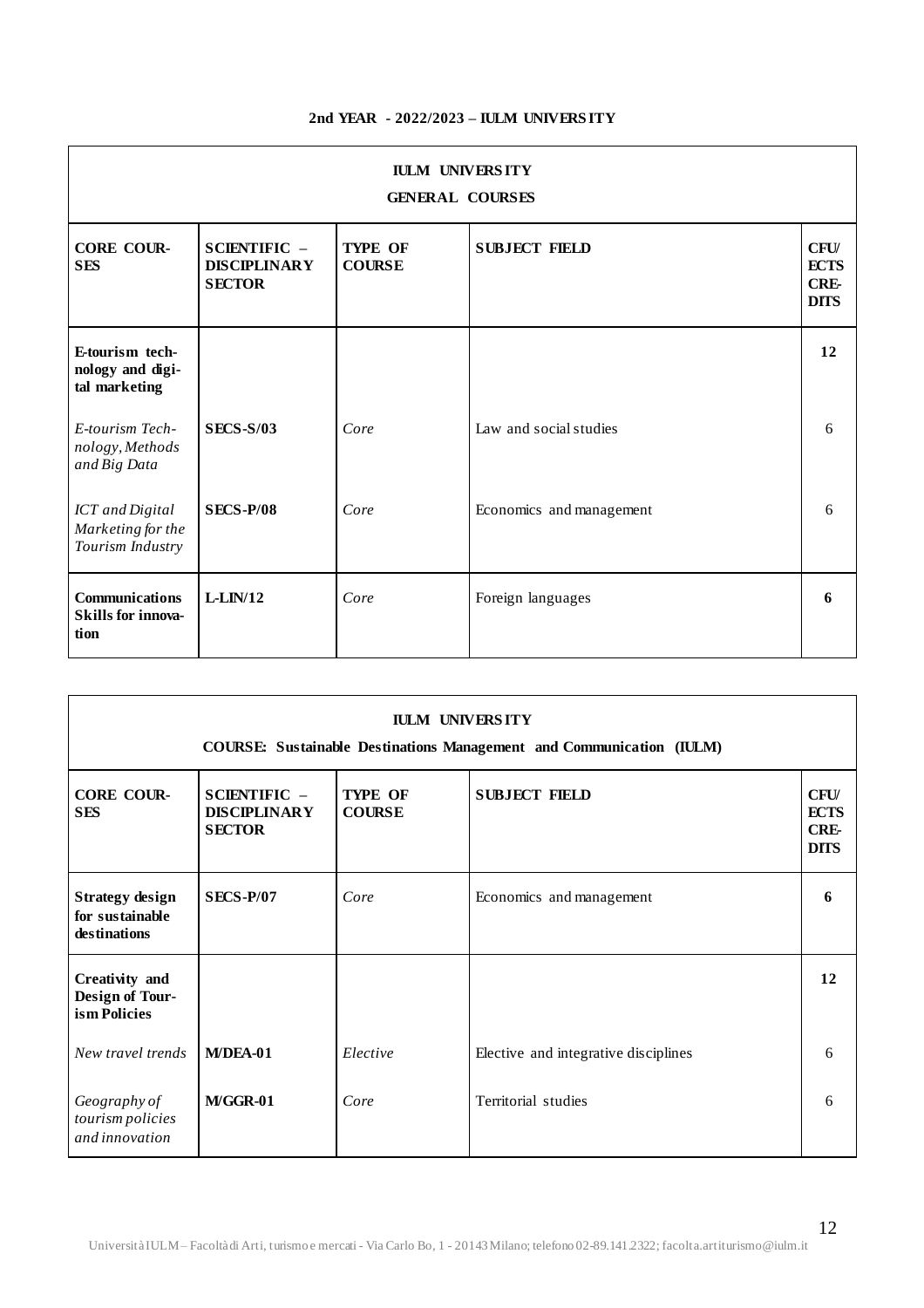| <b>OPTIONAL COURSES</b>            | Other training<br>activities   | Student options                                          | 9  |
|------------------------------------|--------------------------------|----------------------------------------------------------|----|
| <b>Field Project / Internship</b>  | Other training ac-<br>tivities | Other knowledge useful for entering the world of<br>work | 3  |
| <b>FINAL EXAM</b><br><i>Thesis</i> | Final exam                     | Final exam                                               | 12 |

| <b>IULM UNIVERSITY</b><br><b>COURSE: Digital Technologies and Data for Tourism and Creative Industries (IULM)</b> |                                                        |                                 |                                      |                                                  |
|-------------------------------------------------------------------------------------------------------------------|--------------------------------------------------------|---------------------------------|--------------------------------------|--------------------------------------------------|
| <b>CORE COURSE</b>                                                                                                | $SCIENTIFIC -$<br><b>DISCIPLINARY</b><br><b>SECTOR</b> | <b>TYPE OF</b><br><b>COURSE</b> | <b>SUBJECT FIELD</b>                 | <b>CFU</b><br><b>ECTS</b><br>CRE-<br><b>DITS</b> |
| Customer experi-<br>ence design<br>through data and<br>technology                                                 | SECS-P/08                                              | Core                            | Economics and management             | 9                                                |
| Optimization in<br><b>Decision Making</b>                                                                         | <b>SECS-P/09</b>                                       | Elective                        | Elective and integrative disciplines | 9                                                |

| <b>OPTIONAL COURSES</b>           | Other training<br>activities   | Student options                                          | Q |
|-----------------------------------|--------------------------------|----------------------------------------------------------|---|
| <b>Field Project / Internship</b> | Other training ac-<br>tivities | Other knowledge useful for entering the world of<br>work |   |

| <b>FINAL EXAM</b> | Final exam | Final exam | 1.0 |
|-------------------|------------|------------|-----|
| <b>Thesis</b>     |            |            |     |

Please note that students will have the possibility to select their optional courses from among those suggested for their Master's Degree Course, or to select the courses activated at partner universities. For the compilation of their study plan, students will be able to take advantage of the support provided by the Students Office.

In addition to English, the Master's degree course promotes knowledge of a second foreign language. In the academic year 2021/22 it will be possible to attend extra-curricular French, Spanish or German language courses (with the acquisition of extra-curricular CFU / ECTS credits).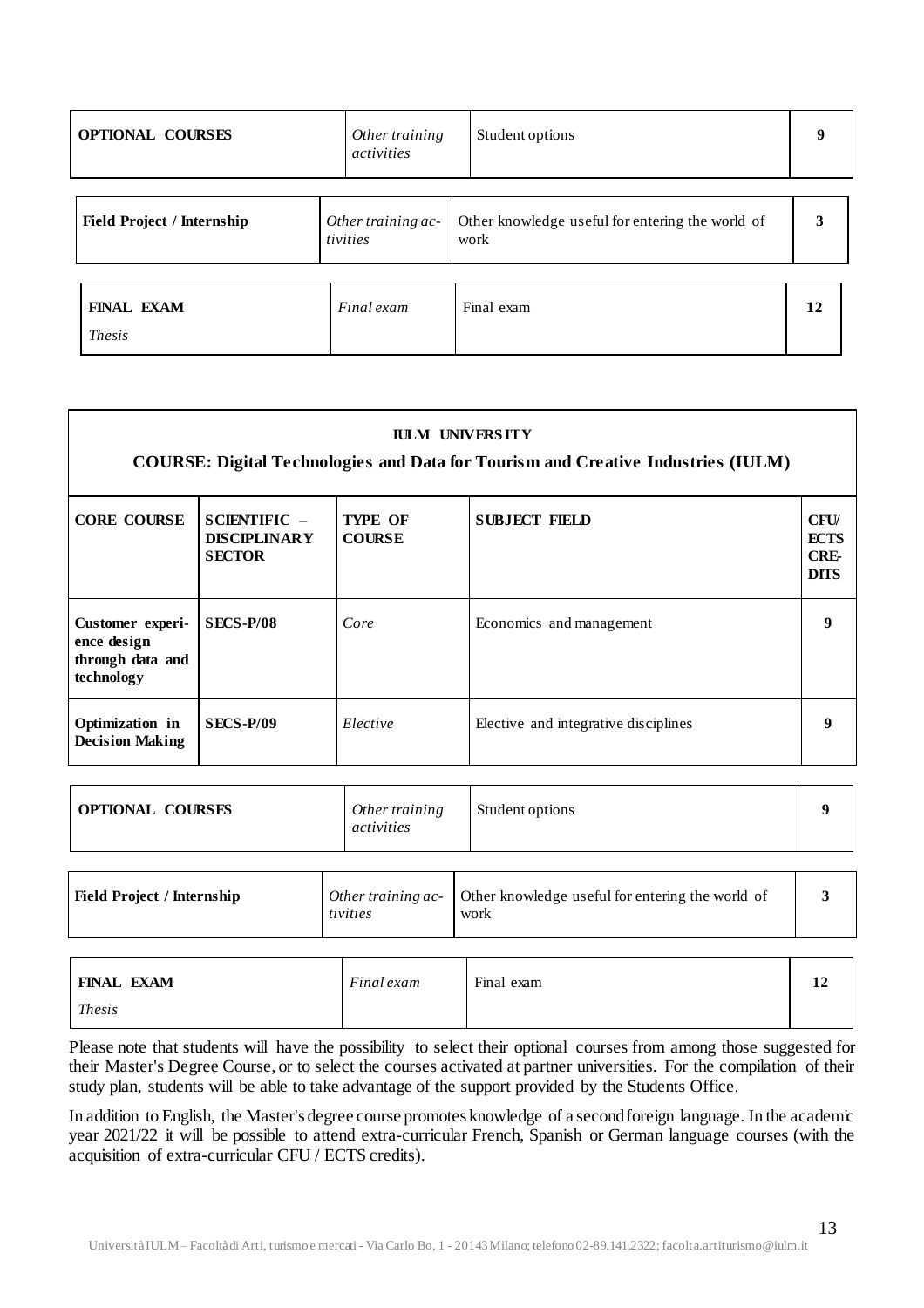### **Teaching method**

The course is characterized by an active teaching method that stimulates critical learning, oriented to the application of the concepts and models presented in the classroom to real situations, similar to what students will be expected to carry out throughout their future professional life in a dynamic and changing context such as tourism. More than a third of the lesson hours are dedicated to case discussions, simulations, exercises, often in working groups, lectures by managers and professionals, workshops with industry experts and whole days of in-company training.

#### **Course attendance**

Attendance at official courses held at the University is not compulsory but is strongly recommended.

#### **Methods of examination**

Methods of assessment for first-year courses are regulated by article 18 of the University Academic Regulations, which state:

1. The competent academic structures shall regulate the examination methods in such a way as to ascertain the adequate preparation of the students enrolled in the courses of study, and with a view to providing a continuation of their school studies and to the acquisition of the credits corresponding to the courses followed. These assessments, always carried out on an individual basis, must take place under conditions which guarantee the thoroughness, objectivity and fairness of the assessmentin relation to the teaching or training activity followed, and to what is explicitly required for the purposes of the test;

2. Results of the assessments may be expressed as a mark or grade (examinations) or as a simple judgement of approval or non-approval (ability tests);

3. Assessment tests and examinations may be oral and/or written, and may even be carried out using digital means, provided that this does not fully replace the tests. In the case of assessment based on written and oral tests, the result of the former cannot be preclusive of the latter. In the case of assessment based on written tests only, students have the right to request a further oral assessment. In any case, the tests, if oral, must be open to the public and students must be able to see the written test paper;

4. There are three examination sessions for each course year. It is therefore not permitted to take examinations outside these sessions or to register results of exams taken in previous periods;

5. It is not permitted to repeat an examination that has been passed and registered;

6. The final result of the examination will be expressed as a mark out of thirty, with the pass mark being at least 18/30. In addition to the maximum mark of 30/30 the Examining Board may unanimously award the mark *cum laude*;

7. If a student withdraws or has not achieved a pass mark, a note will be made in their examination record book and transcript and, without affecting the final average, this will be highlighted in the documents sent to the Degree Examination Board;

The Examination Board, appointed by the Dean of the Faculty, comprises the Professor of the department, who acts as chairperson, and at least one other member, where possible an official teacher or researcher in the same department. In the case of official courses divided into teaching modules, the Chairperson of the Board shall be appointed by the Dean from among the staff responsible for teaching on the course modules related to the Examination Board. Should it not be possible to form the Examination Board with official teachers or researchers, apart from the official Professor, experts in the subject, proposed by the Chairperson of the Board and approved by the Faculty Board after an examination of their curriculum, may be called upon to take part. In the case of high numbers of candidates, the Board may appoint sub-committees, operating under the responsibility of the official course teacher.

### **Link to procedures for registering exam results**

<https://www.iulm.it/it/myiulm/come-fare/modalita-verbalizzazione-esami>

Examination methods for the second year of the course are regulated by the partner universities where the teaching is carried out.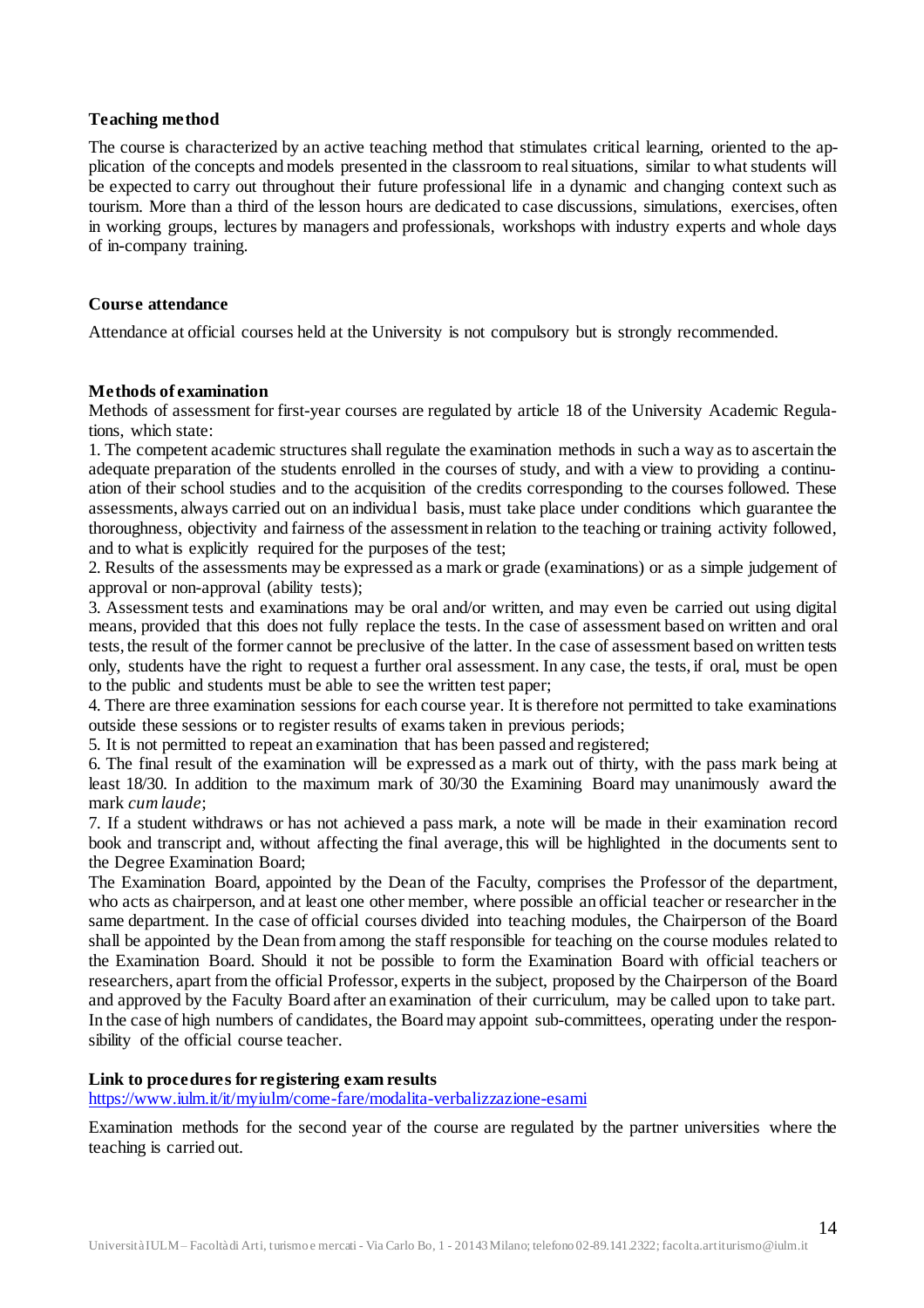#### **Organisation ofteaching activities and examination sessions**

Teaching activities are carried out during two semesters, each of which is divided into two cycles of lessons. Term dates for the academic year 2021/2022 are as follows:

#### **TERM DATES**

| <b>FIRST SEMESTER</b><br>1st cycle               | 27 September to 23 December 2021<br>27 September to 6 November 2021                                                                                                                                 |  |  |
|--------------------------------------------------|-----------------------------------------------------------------------------------------------------------------------------------------------------------------------------------------------------|--|--|
| 2nd cycle                                        | 15 November to 23 December 2021                                                                                                                                                                     |  |  |
| <b>SECOND SEMESTER</b><br>1st cycle<br>2nd cycle | 7 February to 14 May 2022<br>7 February to 19 March 2022<br>28 March to 14 May 2022                                                                                                                 |  |  |
| <b>Course organisation</b>                       |                                                                                                                                                                                                     |  |  |
| 24-hour courses (3 CFUs)                         | 2/3 lessons per week of 2 academic hours,<br>held on 2/3 days within one teaching cycle.                                                                                                            |  |  |
| 48-hour courses (6 CFUs)                         | 2/3 lessons per week of 2 academic hours,<br>held on 2/3 days within two teaching cycles in the same semester.                                                                                      |  |  |
| 72-hour courses (9 CFUs)                         | 3/4 lessons per week of 2 academic hours,<br>held on 3/4 days within two teaching cycles in the same semester.                                                                                      |  |  |
| 96-hour courses (12 CFUs)                        | 4/5 lessons per week of 2 academic hours,<br>held on 4/5 days within two teaching cycles in the same semester or 2/3 les-<br>sons per week of 2 academic hours, held on 2/3 days in both semesters. |  |  |

**For specific teaching needs, andwhenjustifiably requestedbythe course teacher,the Deanmay authorise alternative teaching methods to those provided for in the above formats.**

#### **EXAM SESSIONS**

There are 3 **exam sessions**, for a total of 7 exam dates for each course:

| 1st session<br>(4th session academic year 2020/2021)<br>for students needing to sit exams from previous years) | 10 January to 5 February 2022 (2 exam dates)  |
|----------------------------------------------------------------------------------------------------------------|-----------------------------------------------|
| 2nd session                                                                                                    | 16 May to 30 June 2022 (3 exam dates)         |
| 3rd session                                                                                                    | 29 August to 24 September 2022 (2 exam dates) |

#### **DEGREE SESSIONS**

There will be **3 degree examination sessions**, the periods of which will be set out in the academic calendar published for each academic year.

The **academic calendar** is published on the university website at: [https://www.iulm.it/wps/wcm/connect/iulm/87e7a3b7-60f3-44cb-8c81-838a56434b76/Calendario+didat](https://www.iulm.it/wps/wcm/connect/iulm/87e7a3b7-60f3-44cb-8c81-838a56434b76/Calendario+didattico+2020_21.pdf?MOD=AJPERES)[tico+2020\\_21.pdf?MOD=AJPERES](https://www.iulm.it/wps/wcm/connect/iulm/87e7a3b7-60f3-44cb-8c81-838a56434b76/Calendario+didattico+2020_21.pdf?MOD=AJPERES)

Course timetables and exam dates can be found at <http://aule.iulm.it/PortaleStudentiIulm/>

15